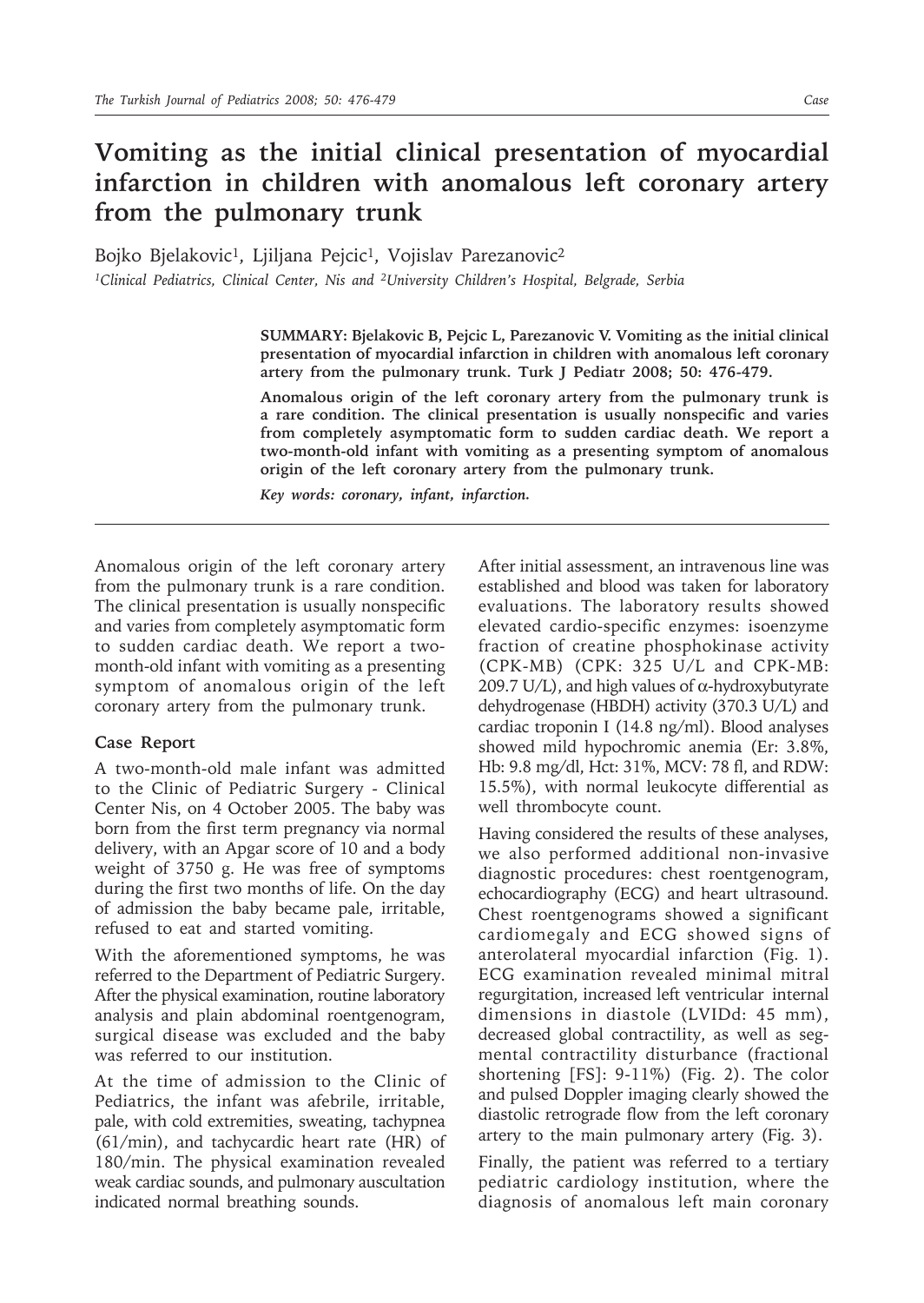

Fig. 1. Deep Q waves with ST elevation in leads I and aVL as well as left precordial leads.



**Fig. 2.** Decreased left ventricle contractility and dilatation.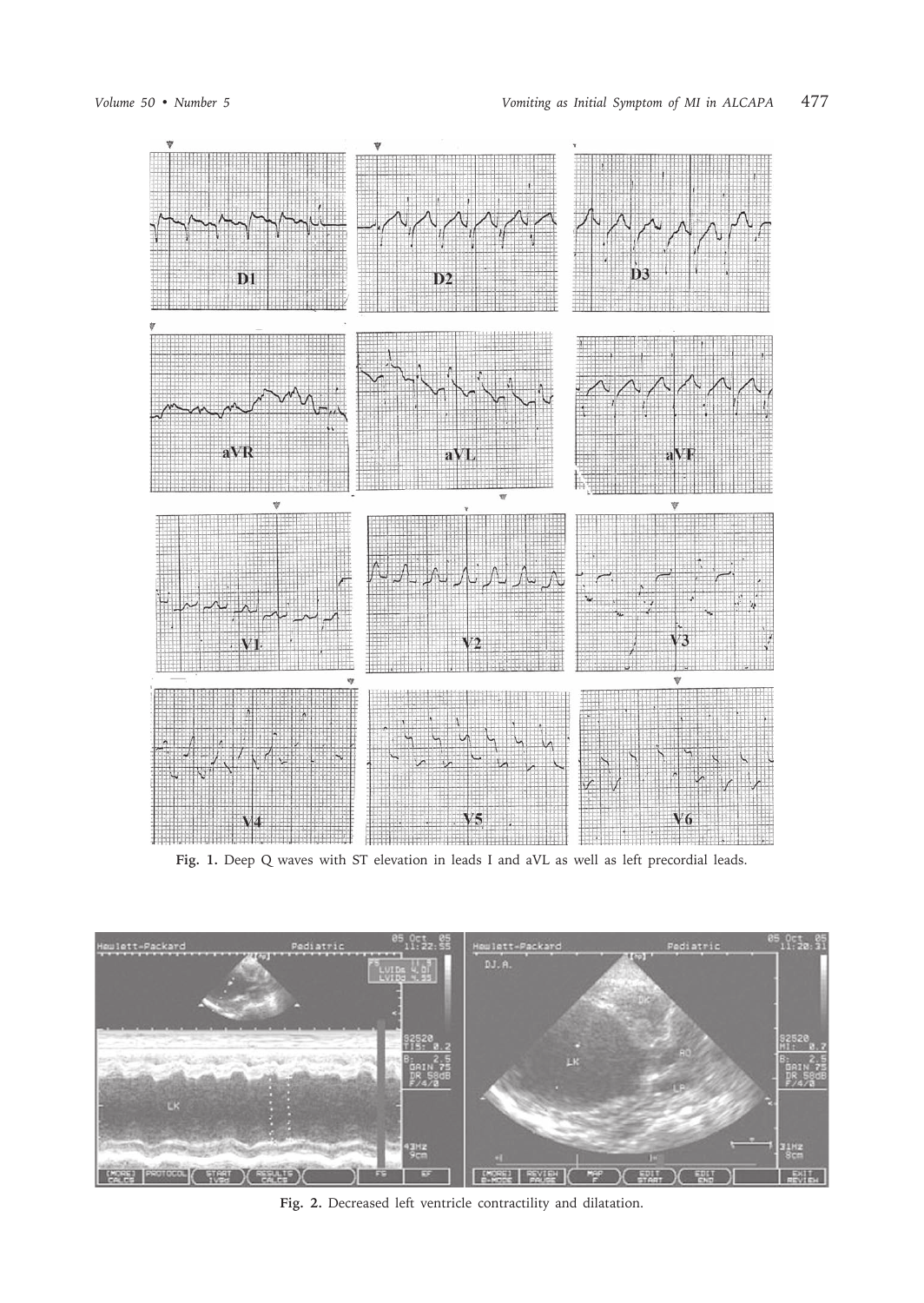

**Fig. 3.** Diastolic retrograde flow from the left coronary artery to the main pulmonary artery.

artery originating from the pulmonary artery (ALCAPA) was definitely established on the third hospital day, after preoperative aortography (Fig. 4).



**Fig. 4.** Right coronary angiography showing dilated right coronary artery (RCA) filling of left coronary system through collaterals.

After cardiac catheterization, despite continuous maximal inotropic support, the baby died with signs of terminal heart failure.

## **Discussion**

Anomalous left main coronary artery originating from the pulmonary artery (ALCAPA) is a rare cardiovascular congenital anomaly, with a reported incidence of one in 300,000 live births<sup>5</sup>.

The pathophysiologic consequences of this condition are directly related to the adequacy of perfusion of the left ventricular myocardium after birth. During the first weeks of life, symptoms are rare, reflecting the elevated pulmonary vascular resistance that persists during the neonatal period. As soon as pulmonary vasculature resistance (PVR) falls, flow from the pulmonary artery (PA) to left coronary artery (LCA) reverses, enabling coronary steal effect, with the majority of infants (except those with excellent right coronary artery [RCA] to LCA collaterals) becoming symptomatic7.

The clinical presentation is usually nonspecific and varies from completely asymptomatic form to sudden cardiac death<sup>1-3</sup>.

A much more specific clinical picture suggestive for this entity often has late clinical presentation, including signs of congestive heart failure. According to Johnsrude et al.<sup>8</sup>, even 18% of infants <2 years of age, presenting with dilatated cardiomyopathy and congestive heart failure, had ALCAPA, which underscores the importance of its diagnosis $4,8$ .

Symptoms like pallor, irritability, diaphoresis, crying, restlessness, feeding difficulties, sudden paroxysmal abdominal pain and vomiting are often misinterpreted as a food intolerance or infantile colic<sup>9</sup>.

In this regard, early recognition of this rare entity remains a diagnostic challenge to the pediatricians and pediatric cardiologists, mainly due to nonspecific symptoms attributed to feeding difficulties. Vomiting is frequent and quite a nonspecific symptom in the youngest age group, rarely attributed to cardiovascular disease.